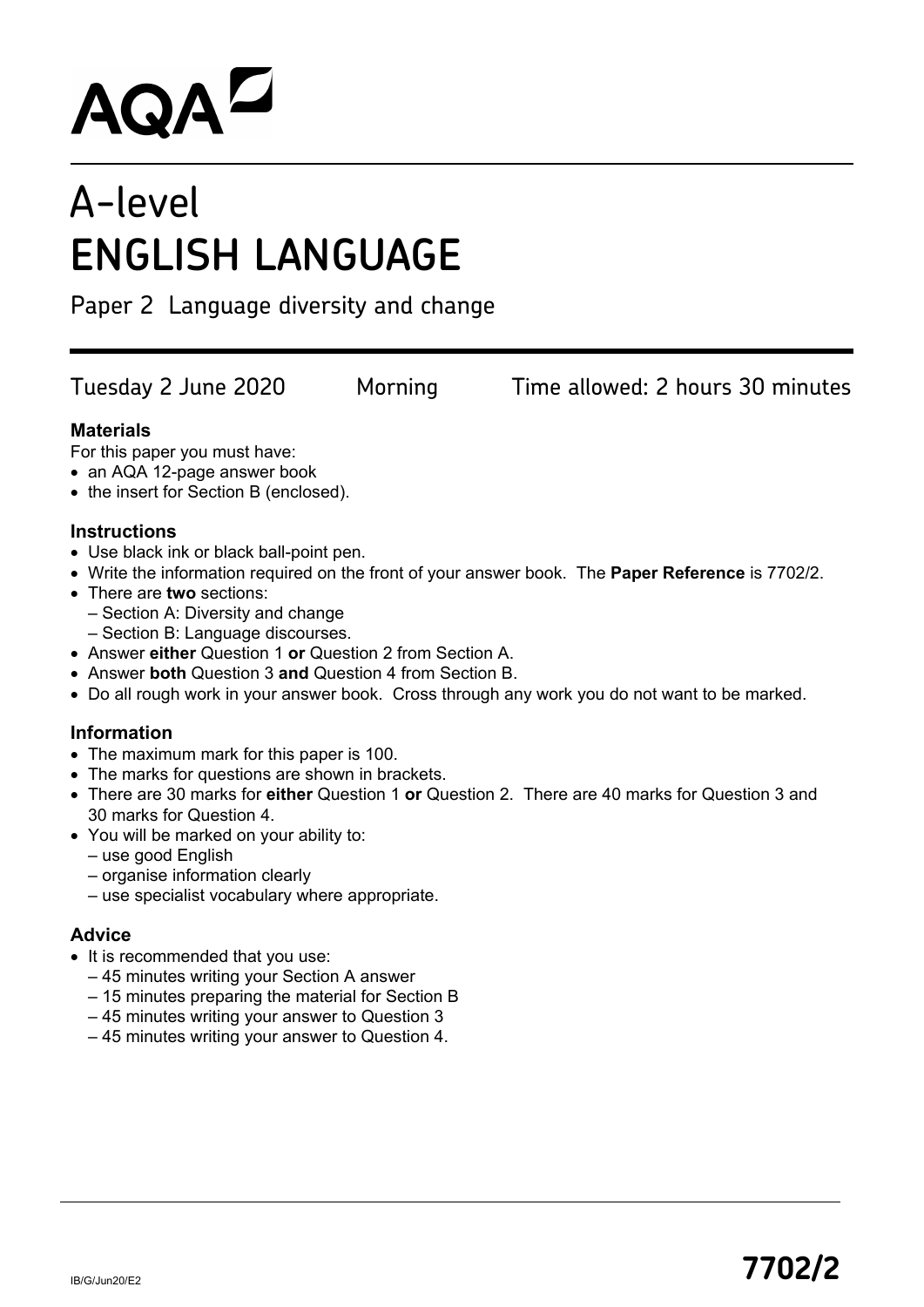## **Section A**

# **Diversity and change**

Answer **one** question from this section.

### **Either**



**0 1** Evaluate the idea that women and men speak different varieties of English.

**[30 marks]**

**or**



**0 2** Evaluate the idea that we should create a national organisation to control the use and development of English.

**[30 marks]**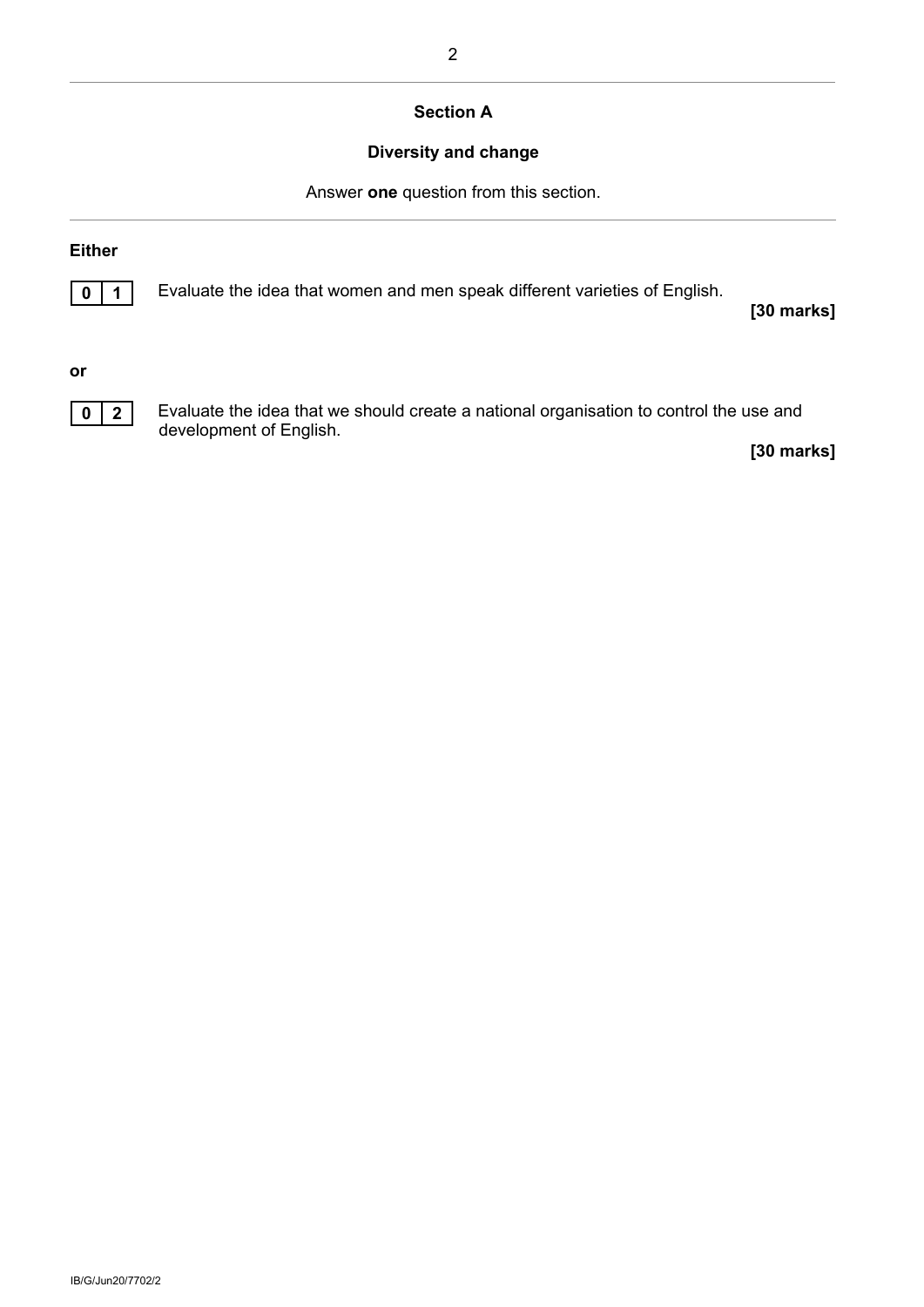#### **Section B**

#### **Language discourses**

Answer **both** Question 3 **and** Question 4.

### **Text A** and **Text B** are on the insert.

**Text A** is an extract from an online newspaper article about the use of emojis in writing. It was published by *The Telegraph* in 2017.

**Text B** is an extract from an online newspaper article about the effects of emojis on the English language. It was published by *The National Student* in 2016.



**0 3** Analyse how language is used in Text A and Text B to present views about emojis and language change.

In your answer you should:

- examine any similarities and differences you find between the two texts
- explore how effectively the texts present their views.

**[40 marks]**



**0 4 Write an opinion article on views about the effects of technology on language.** 

In your article you should:

- assess the ideas and issues raised in **Text A** and **Text B**
- refer to ideas from language study
- argue your own views.

**[30 marks]**

**END OF QUESTIONS**